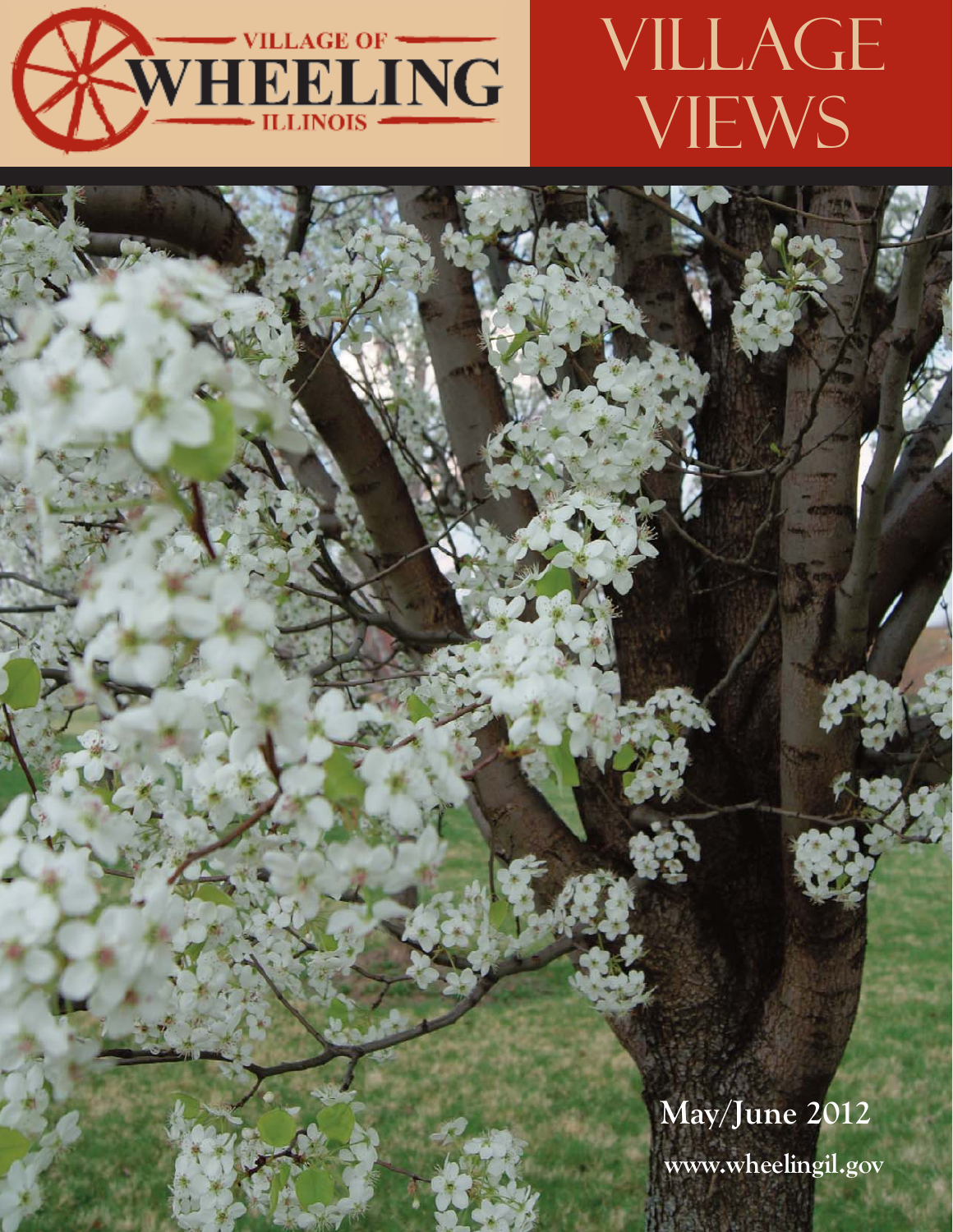# WELCOME TO WHEELING



*President Judy Abruscato*

## From the Desk of President Abruscato

As the weather warms and the anticipation of summer hangs in the air, we look forward to the many outdoor activities that await us. And as residents of Illinois know, along with warm weather comes construction season. This year brings the beginning of a very exciting construction project for Wheeling. The reconstruction of Heritage Park is now officially underway, and we as Wheeling residents have much to look forward to upon its completion. This project is a cooperative effort of the Village of

Wheeling, the Wheeling Park District and the Metropolitan Water Reclamation District to bring not only flood control to the area, but also much-desired park amenities such as an athletic complex with new fields, a concession building, a bandshell, and a pavilion. The reconstruction of this area is expected to be complete by December 2013, and the finished product is sure to be one that will enhance our village even more. As has been anticipated, while construction is ongoing, **there will be no July 4th fireworks or events in Wheeling**. Once the project is complete, the Village hopes to bring fireworks back to Wheeling bigger and better than ever as the highlight of a major community celebration featuring other events.

## Wheeling International Fest 2012

A number of community agencies, including the Village of Wheeling, the Korean Cultural Center of Chicago, the Chamber of Commerce, and the Wheeling Park District, are partnering to introduce a community-wide food festival, "Wheeling International Fest 2012," on Saturday, June 23, from 11 am to 6 pm at the campus of the Korean Cultural Center (9930 S. Capital Drive). This event is designed to showcase the wide range of shopping and dining opportunities in Wheeling, as well as the international cultural experiences available in the community.

This is a public event that will feature food, drink, goods and services, family fun, and live entertainment from a variety of cultures, including Irish, German, Korean, Chinese, Mexican, and Greek. We hope to make the Wheeling International Fest an

annual summer event. A big part of what makes Wheeling great is its diversity of cultures and their willingness to come together and share their traditions—especially their favorite foods. The Village is proud to partner with other community organizations to make Wheeling International Fest 2012 a reality.

For more information, visit our website at: www.wheelingil.gov or call 847.459.2605.



Dean Argiris



Ken Brady



Bob Heer



Bill Hein







Lang



Dave Vogel

## *Wheeling Food Pantry*

**Next to the Wheeling Police Department substation at 99 N. Wolf Monday through Friday 1 pm to 5 pm**

The Wheeling Food Pantry is an initiative of the Wheeling Rotary Club, supported by the Village of Wheeling, OMNI Youth Services, St. Joseph the Worker Church, Wheeling High School and School District 21. Social services staff from the Wheeling Human Services Department and OMNI Youth Services is available during pantry hours to provide additional services as needed.

*Requirements for utilizing the Food Pantry*: Patrons must be Wheeling residents or have children who attend either School District 21 or Wheeling High School. Patrons must bring proof of residency (driver's license or other official identification, utility bill, lease, mortgage or a letter from School District 21 or Wheeling High School). Qualifying patrons may utilize the Food Pantry once every 30 days.

*Non-perishable food donations are badly needed.* Collection bins may be found at the Village Hall, Police Department, Pavilion Senior Center, and Fire Station 24. Donations may also be brought directly to the Pantry during regular business hours.

For more information please contact the Department of Human Services at 847.459.2606.

Village Offices will be closed: *Monday, May 28th in observance of Memorial Day.*

> *All regular Waste Management pick-ups will be delayed by one day*

## 2 **Village of Wheeling Board of Trustees**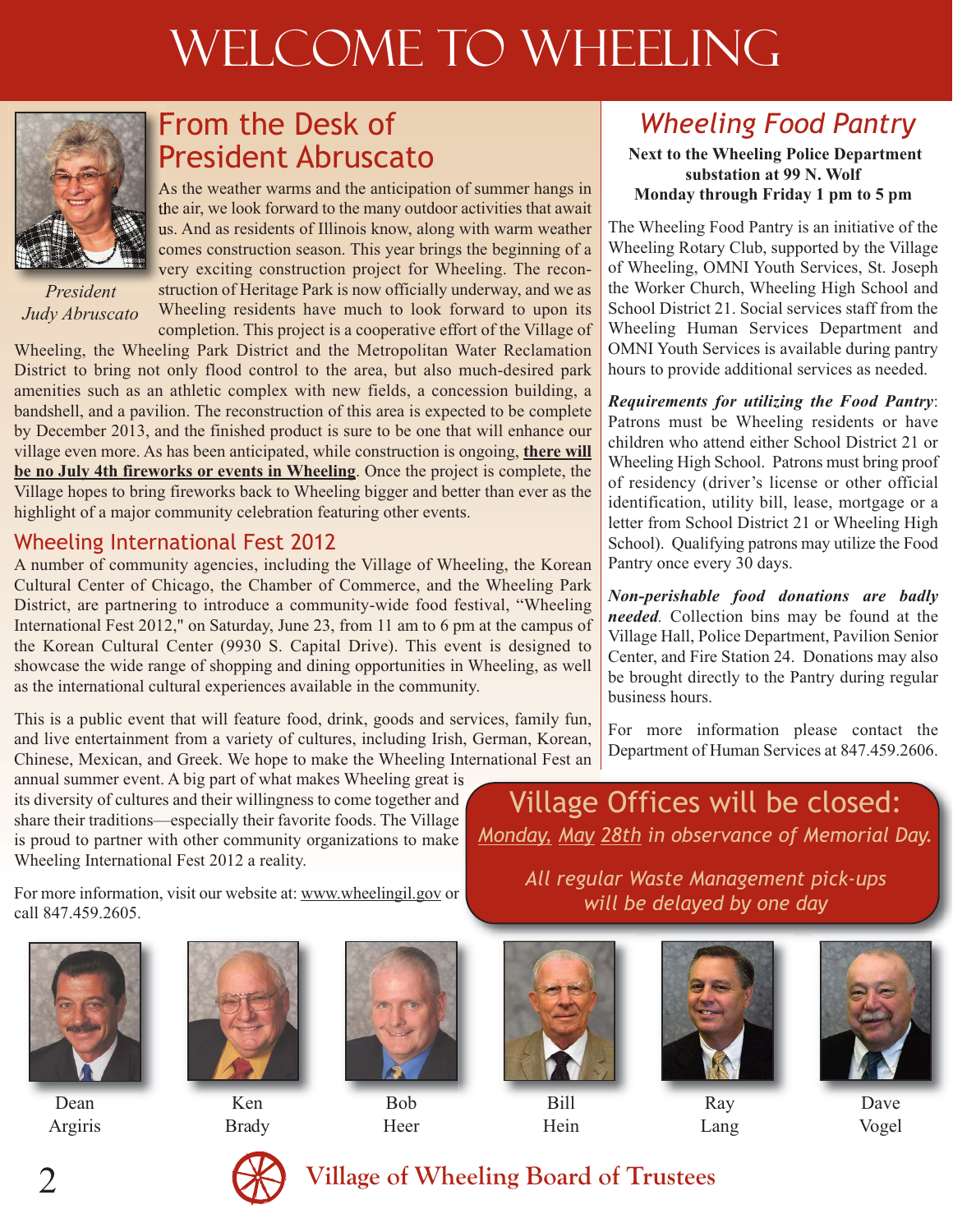# WELCOME TO WHEELING



Village Clerk Elaine E. Simpson

## *REMEMBER: WE ARE HERE TO HELP YOU*

Corner

Summer is a great time to get to know your neighbors. One of the things I enjoy most about summer is when residents walk past our home and we get to know them, their children, and of course their dogs. It is a wonderful way to spend a summer evening, and I encourage all of you to get to know your neighbors in the same way.

### Wheeling Garden Club's Annual Plant Sale

The Wheeling Garden Club will be having their annual plant sale on Saturday, May 19 from 9 am to 1 pm. The sale will be held at the northeast corner of Dundee Road and Northgate Parkway. The plants and flowers are reasonably priced, and a majority of the plants are from the Garden Club members' own gardens. There will also be hanging baskets for sale, which are always very large and attractive. With any luck there will also be a return of heirloom tomato plants.

### Commissioners Needed

The

Clerk's

The Village is looking for residents who would be interested in joining one of our commissions. Share your knowledge and expertise with other members and residents. To obtain an application call Deputy Clerk Lisa Leonteos at 847.499.9085 or visit our website (www.wheelingil.gov), print out an application and return it to Lisa at the Village Hall. If you would like further information or would like to know which commissions have vacancies, please feel free to call me at 847.541.8692 and I can discuss this with you.

### November Presidential Election

On Tuesday, November 6, the U.S. Presidential Election will take place. If you are not registered to vote and would like to have your vote count, please come to the Village Hall during regular business hours,  $7 \text{ am} - 5 \text{ pm}$ , to register. As the election gets closer I will provide a Saturday registration opportunity; information will be posted as the date approaches.

# *Health Happenings*



...brought to you by the Wheeling Board of Health

## March 14th Blood Drive Exceeded Goal!

The Wheeling Community Blood Drive was held on March 14. Forty-eight units were collected from the 50 people who attended, which exceeded our goal of 40 units. The 48 units collected will help save 144 lives.

Wheeling community restaurants were especially generous in donating gift certificates, coupons and food for the event. Recognition goes to the

following restaurants that participated: Bob Chinn's Crab House, El Famous Burrito, Cooper's Hawk, Ram Restaurant & Brewery, Wa-Pa-Ghetti's, Edwardo's Pizza, Buca di Beppo, Jet's Pizza, and Pita Inn. We greatly appreciate the support of these restaurants.

The next Wheeling Community Blood Drive is scheduled for July 11, 2012. Please share this information with friends, neighbors and family. Without you, we would not be able to give the "Gift of Life" each and every day.

### Recycle Your Batteries at the Medications/Sharps Drop-Off

The Village is participating in the Solid Waste Agency of Northern Cook County's (SWANCC's) battery recycling program. To help residents recycle their batteries, we will now accept batteries at the Prescription Medication Drop-Off held on the third Saturday of every month from 10 am until 12 pm in front of the Police Station at 1 Community Boulevard.

Residents may recycle household batteries (AA, AAA, C, D, 9V) and rechargeable batteries (Lithium NiMh, NiCad). NO AUTOMOTIVE BATTERIES ACCEPTED.

Please note: Each rechargeable battery must have masking tape on contact points or be contained in an individual self-locking plastic bag.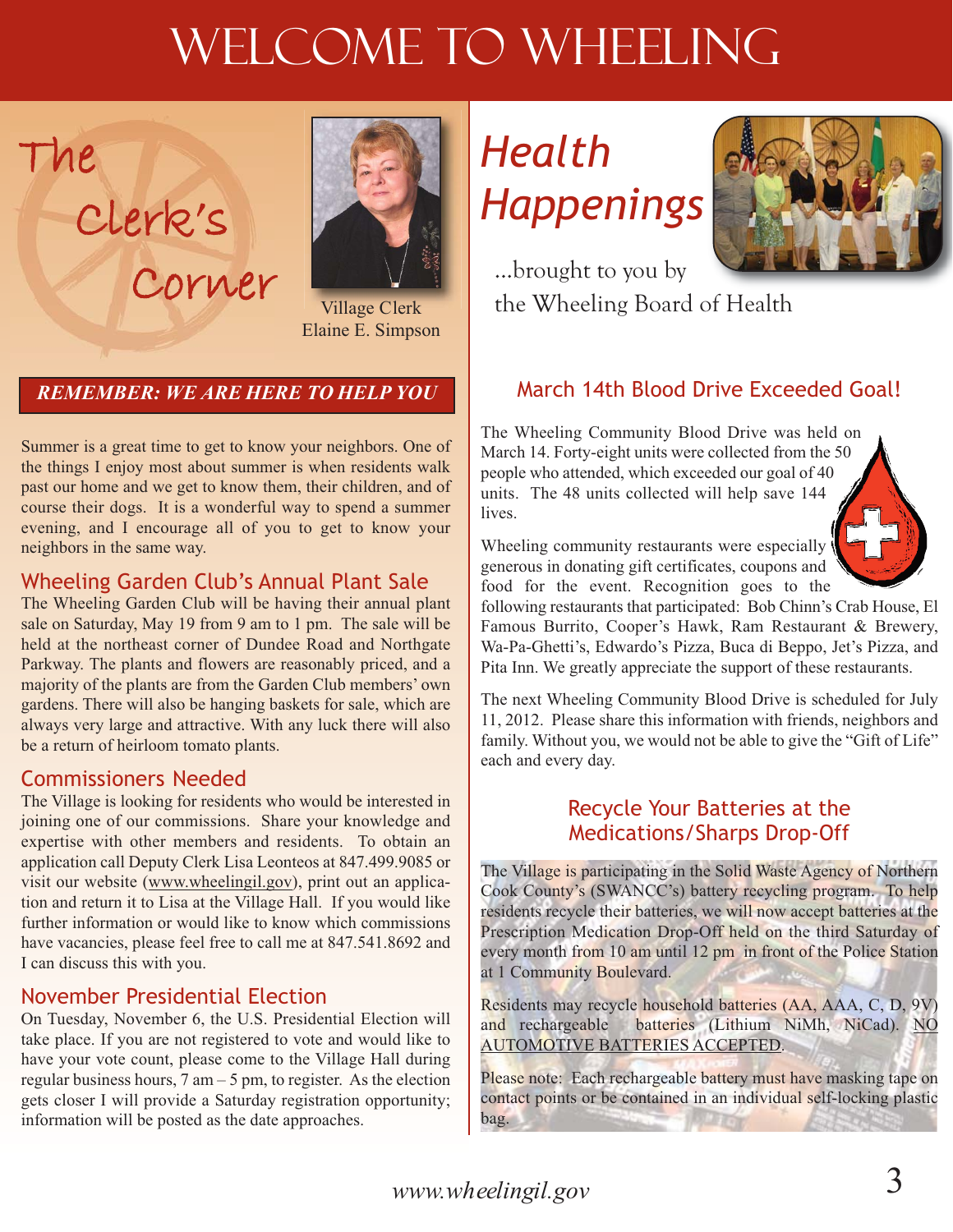# Police & Fire Departments



## *Traffic Safety Reminders from the Police Department*

The Wheeling Police Department would like to remind motorists to use extra caution while driving through School Zones and residential neighborhoods; it is important that drivers are aware of the presence of pedestrians and students near the roadways, as well as the laws that protect them.

**Right Turns on Red:** Illinois law states that right turns on red are allowed unless there is a sign posted that prohibits the turn. A right turn on red is allowed after a driver comes to a complete stop (total cessation of movement). Once the driver has stopped, the right turn can be made when it is safe to turn and the driver has yielded right-of-way to oncoming or cross-traffic and pedestrians. This law also covers all photo enforced intersections. The Illinois Secretary of State publication "Rules of the Road" states: *Stop at the marked stop line. If there is not a marked stop line, stop before entering the crosswalk. If there is no crosswalk, stop before entering the intersection. Do not go until the light is green and the intersection is clear. You may make a right turn at a red light. Drivers must come to a complete stop and yield the right-of-way to oncoming traffic and pedestrians before turning.*

**Texting While Driving:** Texting while driving is prohibited at all times throughout the state. The law defines texting as "electronic mail, a text message, an instant message or a command or request to access an internet site." The National Highway Traffic Safety Administration reports that 6,000 people died in 2008 from car crashes because the driver was distracted or not paying attention to driving. More than half a million injuries occurred in 2008 because of distracted drivers.

**Cell Phone Use in School or Construction Zones:** Cell phone use in School and Construction Zones is prohibited by state law except in emergencies (i.e. calling the police, fire or ambulance). Cell phones may be used in "hands free" mode in School Zones.

**School Zones:** The speed limit in all Wheeling School Zones is 20 mph when children are present near the roadway (i.e. on sidewalks). The law defines school hours as  $7 \text{ am} - 4 \text{ pm}$ . First offenses carry a minimum fine of \$150.

**Stopping for School Buses Loading and Unloading:** Drivers are required to stop and not pass school buses that have their red lights flashing with the stop arm extended. Vehicles in oncoming traffic in relation to the stopped school bus on a four-lane roadway are not required to stop. First offenders are subject to a mandatory minimum fine of \$150.

**Disobeying a Crossing Guard:** Illinois Law makes disobeying a crossing guard a moving violation. A court appearance by the offender is required. The minumum fine is \$150.

## Wheeling Fire Department - Did You Know?



The Wheeling Fire Department was founded in 1896, only two years after the founding of the Village of Wheeling. Originally starting out as an all-volunteer department, it transitioned to a full-time department in the 1970's with the introduction of paramedic services. On December 1, 1972, the nation's first paramedic system started operations through Northwest Community Hospital in Arlington Heights, and the Wheeling Fire Department was part of that start-up in

conjunction with several neighboring fire departments. Since then, all shift personnel in the department are cross-trained and certified as both firefighters and paramedics. Today, the concept of "paramedics" has become recognized as the standard in the emergency medical services for first responders worldwide.

On a typical day, 13 emergency responders work out of three fire stations within the Village: five at the headquarters station on Milwaukee Avenue, three at the satellite station on Dundee Road. (at the Police Station), and five at the satellite station on Wheeling Road. Annually, the Fire Department responds to approximately 4,500 emergency calls (12 to 13 per day) with approximately 70% of those being for emergency medical services. For calls of an unknown or potentially life-threatening nature, both a fire engine and an ambulance are dispatched to the call. All of the Fire Department's engines carry the same emergency medical equipment as an ambulance, but cannot transport patients to the hospital. Since every emergency responder is both a firefighter and a paramedic, the first on the scene will begin patient medical treatment. Most patients are transported to Glenbrook Hospital in Glenview or Northwest Community Hospital in Arlington Heights since these hospitals offer the closest comprehensive medical care and are classified as Level II trauma centers. In cases of very severe trauma, patients are transported to Condell Medical Center in Libertyville or Lutheran General Hospital in Park Ridge since these hospitals are classified as Level I trauma centers. Patients—both residents and non-residents—who are transported to the hospital are charged by the Village using the federally published Medicare/Medicaid rate. A typical ambulance bill ranges from \$370 to \$650, depending upon the complexity of the call. The ambulance bill is covered by Medicare/Medicaid as well as most private insurance companies. For residents, the Village accepts insurance payments as full payment of their ambulance bill (i.e. residents are not responsible for any co-pay associated with their ambulance bill).

4 *www.wheelingil.gov*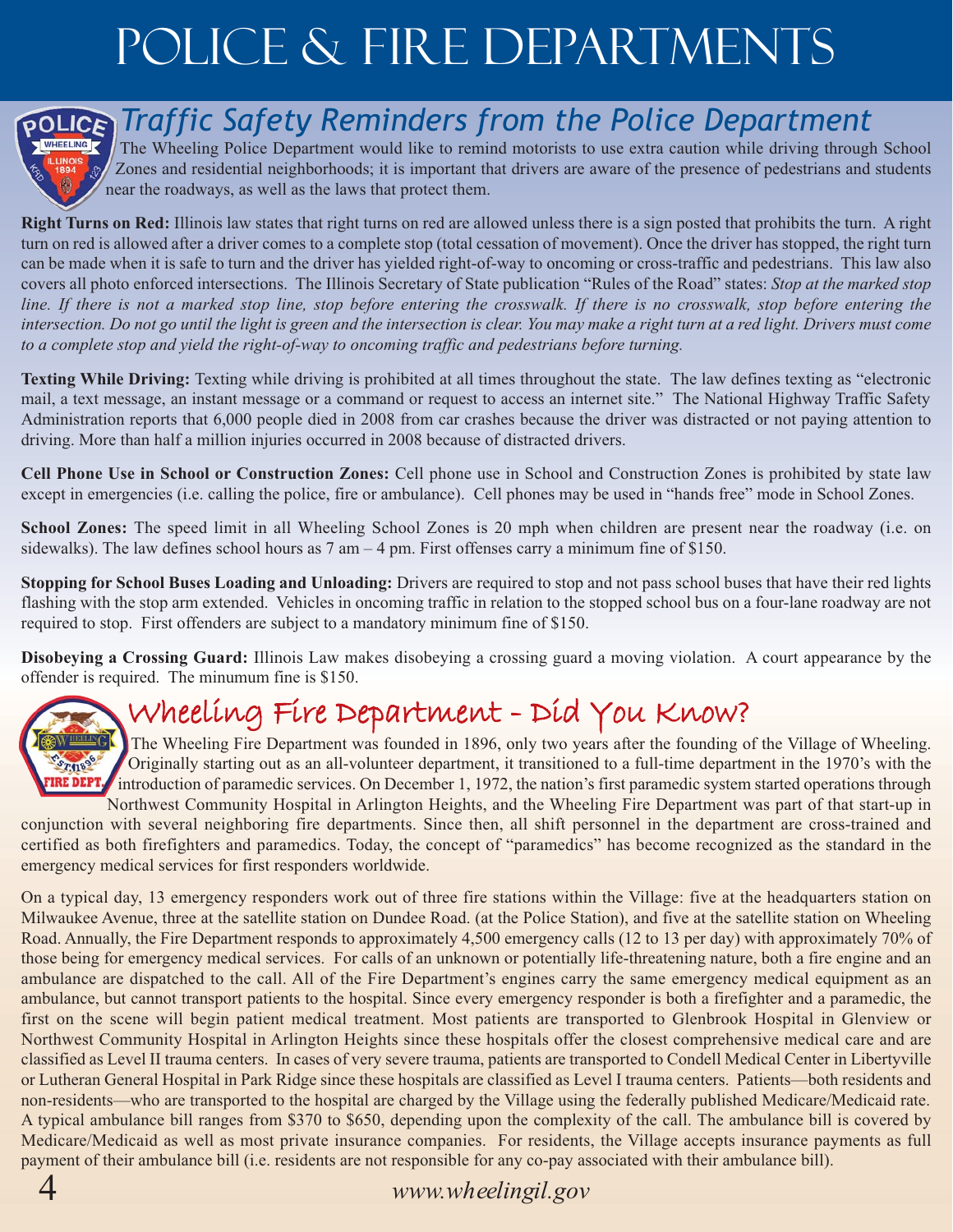# Community Development & Public Works

## *Floods Are No Myth; Be Prepared for the Unexpected*

Discounts on homeowner flood insurance premiums are just one of many benefits residents enjoy as a result of Wheeling's proactive approach to flood hazard damage reduction. A 34-year member of the National Flood Insurance Program (NFIP), Wheeling has joined a national effort to minimize property damage in cases of flooding and provide affordable flood insurance to all homeowners, whether or not they are located in or near a floodplain. As part of its NFIP commitment, the Village provides a range of public information on flooding potential, prevention, safety, and other issues. For more information about the National Flood Insurance Program and flood insurance, call 1.800.427.4661. Copies of the Flood Insurance Rate Maps (FIRMs) can be reviewed at the Community Development Department and the Indian Trails Public Library.

#### **Local Flood Hazard Potential**

The Village's proximity to waterways such as the Des Plaines River, Buffalo Creek and McDonald Creek tributaries adds scenic charm to historic Wheeling. Unfortunately, those same waterways raise the hazard of flooding during heavy rains. Standard homeowner's insurance does not cover flooding. Through the 1960s, private rates on flood insurance were prohibitively high. These excessively high prices made it almost impossible to carry flood insurance. The NFIP, formed in 1968, is designed to subsidize the cost of flood insurance to member communities, qualify them to receive disaster relief and establish minimum national standards to reduce flood losses.

#### **High CRS Rating**

One of eight inaugural NFIP communities in Illinois, Wheeling designed programs to exceed minimum standards and optimize benefits to Village residents. In 1992, the NFIP implemented the Community Rating System (CRS) to reward efforts of communities that go above and beyond the basic requirements. Effective May 1, 2007, our rating was upgraded to Class 7, which provided a 15% discount on flood insurance policies for properties located within the special flood hazard area. Policies issued for properties outside the special flood hazard area continue to receive a 5% discount. Wheeling continues to be proactive in preventative initiatives, including: **Stream maintenance:** The Village regularly inspects waterways to

ensure they are clear of debris and potential obstructions. **Regulating new construction:** New buildings in the flood zone must meet requirements for elevation and flood-proofing. Village planners ensure that the new developments don't raise flood risk for neighbors in the community.

**Keeping residents informed of flood risk and how to minimize impact:** Flooding is not a topic the Village wants to highlight, but our residents must be aware of the potential for flooding. Tools such as this newsletter enable us to keep residents informed in the event of flooding.

#### **Development Regulated**

Development of any type within special flood hazard areas is strictly regulated. In order to construct a building or addition, perform any

grading, or fill any other type of construction in these areas, an individual must obtain a special "floodplain development permit." This permit is issued in conjunction with other construction permits to assure that the new construction will not be susceptible to flood damage or cause increased flood damage potential to neighboring properties. Floodplain development regulations can be found on the Village's website at www.wheelingil.gov in Title 22 of the Municipal Code (which can be found under "Reference Desk" on the home page) or by contacting the Community Development Department at 847.459.2620.

*With flooding a possibility, especially during the spring/summer season, preparation is the best defense. Safeguarding people, protecting buildings and purchasing flood insurance are keys to defending against floods.*

**Protect Your Property:** To flood-proof a structure, start by elevating or relocating electrical panel boxes, furnaces, water heaters and washer/dryers to areas least likely to be flooded. Install basement floor drains and interior and exterior backwater valves. Consider erecting interior flood walls around utilities. Move essential items and furniture to the upper floors of your home. Keep materials such as sandbags, plywood, plastic sheeting and lumber handy for emergency waterproofing. More flood protection information is available from FEMA through the "Floodplain/Flooding Information" link on the home page of our website at www.wheelingil.gov. Information is also available for review at the Indian Trails Public Library.

**Personal Safety:** During periods of high water, stay out of the basement where breaker boxes and electrical wiring present the risk of shock. If you know high water is imminent, shut off the electricity, gas and water. Keep your family together and make sure everyone has identification. Move everyone—including pets—to high ground. Rescue crews cannot reach you once the water becomes two feet deep. Don't drive across flooded roads where your vehicle could stall. Flowing water above your knees can generate dangerous currents; avoid walking through it.

**Village Monitors Rising Water Levels:** When heavy rains strike, the Village monitors rising water levels with strategically placed gauges. Comparing data with historic records, the Village can predict areas of potential flooding. In the event of a flooding situation, Village staff is mobilized to notify people in affected areas. In some situations, notification may be made by phone. Road closure information is available from radio stations.

Call Community Development at 847.459.2620 with any questions about flood risk areas within the Village of Wheeling.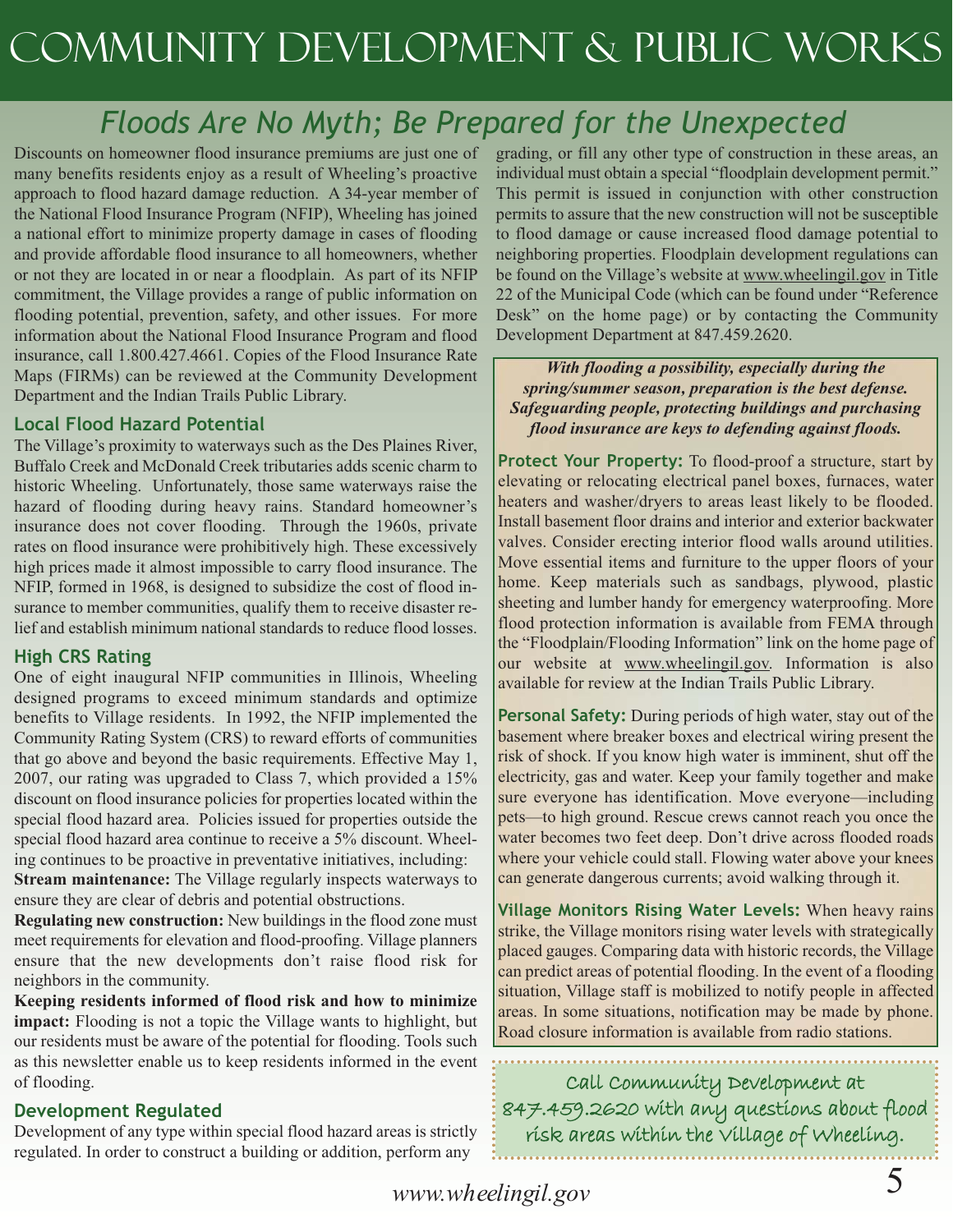# Human Services department

## **Pavilion Senior Center**

*The Pavilion Senior Center*—*part of the Department of Human Services*—*is open to area adults 55 years or better. Call 847.459.2670 for more information.*

## **Social Services Division**

*The Social Services Division has three social workers to serve all residents of the Village of Wheeling. Call 847.459.2606 for more information.*

## Lunch at Pavilion

**Join us for a great meal and great friends at LUNCH AT PAVILION. Excellent NEW menu selections, restaurant atmosphere, table service**—**you can't beat it!** The Wheeling Pavilion Senior Center hosts meal service for anyone 60 years and better. A nutritionally balanced lunch is served Monday, Wednesday, and Friday from 11:30 am until 12:30 pm. Reservations are needed. Social activities and informational programs are included as part of this program. Diners will receive information regarding the cost of the meal and will have the opportunity to contribute to part or all of the cost. Funds for this program are provided through an award from AgeOptions through the Illinois Department on Aging and Federal Administration on Aging. Meals are provided by the Catholic Charities. For more information regarding how to register or volunteer, please contact the Wheeling Pavilion Senior Center at 847.459.2670 and ask for Alysia.

## *Pavilion Senior Center Outings*

### *Potawatomi Casino - Thursday, May 31*

Try your luck at the Potawatomi Casino. The cost includes deluxe transportation, reward play, and a food and beverage credit.

*Chicago Cubs vs. Detroit Tigers - Thursday, June 14* Cheer on the Cubs as they play the Detroit Tigers in the friendly confines of Wrigley Field. The cost of this trip includes round-trip transportation from the Senior Center to Wrigley Field, \$10 in Cubs Money, and a ticket to the game. Please call for member, non-member, and early-bird pricing by May 21st.

For more information or to register, please call Alysia Miller-Goldstein at 847.459.2670.

## *Access to Care Program*

Access to Care® is a model primary health care program serving low-income, uninsured individuals in suburban Cook County and in northwest Chicago (west of Pulaski Road and north of North Avenue). The Wheeling Human Services Department is now a registration site for Access to Care.

The Access to Care program is a unique public/private partnership which makes primary health care and the ancillary pharmacy, laboratory, and radiology services available to those individuals caught in the gap between eligibility for public health insurance programs (All Kids, FamilyCare, Medicaid, Medicare) and having private insurance. The program provides affordable diagnosis and treatment to individuals and families for a small co-payment per visit, procedure, or prescription medication.

Eligibility screening is determined by the following criteria: family income below 200% of the federal poverty level with no health insurance (or a deductible of \$500 or more per person), ineligible for All Kids, FamilyCare, Medicaid, or Medicare, and residence in suburban Cook County or northwest Chicago.

If you or someone you know is interested in learning more about Access to Care, please contact the Human Services Department at 847.459.2606 to set up an appointment.

## *Wheeling Special Needs Resident List*

The Village of Wheeling Special Needs Resident Notification (Illinois Premise Alert Program Public Act 96-0788) is available. The Illinois Premise Alert allows people with special needs to provide information to police, fire, and EMS personnel to be kept in a database. This information will be provided to responders dealing with situations involving the special needs individual.

**How do I let the emergency personnel know about my/my family members' special needs?** Forms are available at the Wheeling Police Department and the Wheeling Pavilion Senior Center. Forms may be completed immediately or you may send them to the Wheeling Police Department Communications Supervisor at 1 Community Blvd., Wheeling.

**Will my information be confidential?** Your information will not be shared with anyone outside of Wheeling emergency personnel or other agencies needed to provide emergency response.

**Will I or my family be treated differently if on the Special Needs list?** No. The information provided on the list will not result in preferential treatment or change the response of trained emergency personnel. Inclusion on the list will result in emergency responders being better prepared to assist individual residents with special needs. **Who do I call if I would like more information?** Please contact the Human Services Department at 847.459.2606 or the Wheeling Police Department Communications Supervisor at 847.459.2632.

## *50+ Anniversary & 90+ Birthday Celebrations*

The Wheeling Senior Citizen Commission and the Wheeling Pavilion Senior Center will once again be hosting the 50+ Wedding Anniversary and the 90+ Birthday celebrations. If you are celebrating 50 years or more of marriage or you are 90 years or older this year, please contact the Senior Center to let us know. We would love to celebrate these very important milestones with you! Our party will include a wonderful lunch and great entertainment.The joint celebration will be in May, so call 847.459.2670 soon to register. You must be a Wheeling resident or member of Pavilion to attend.

6 *www.wheelingil.gov*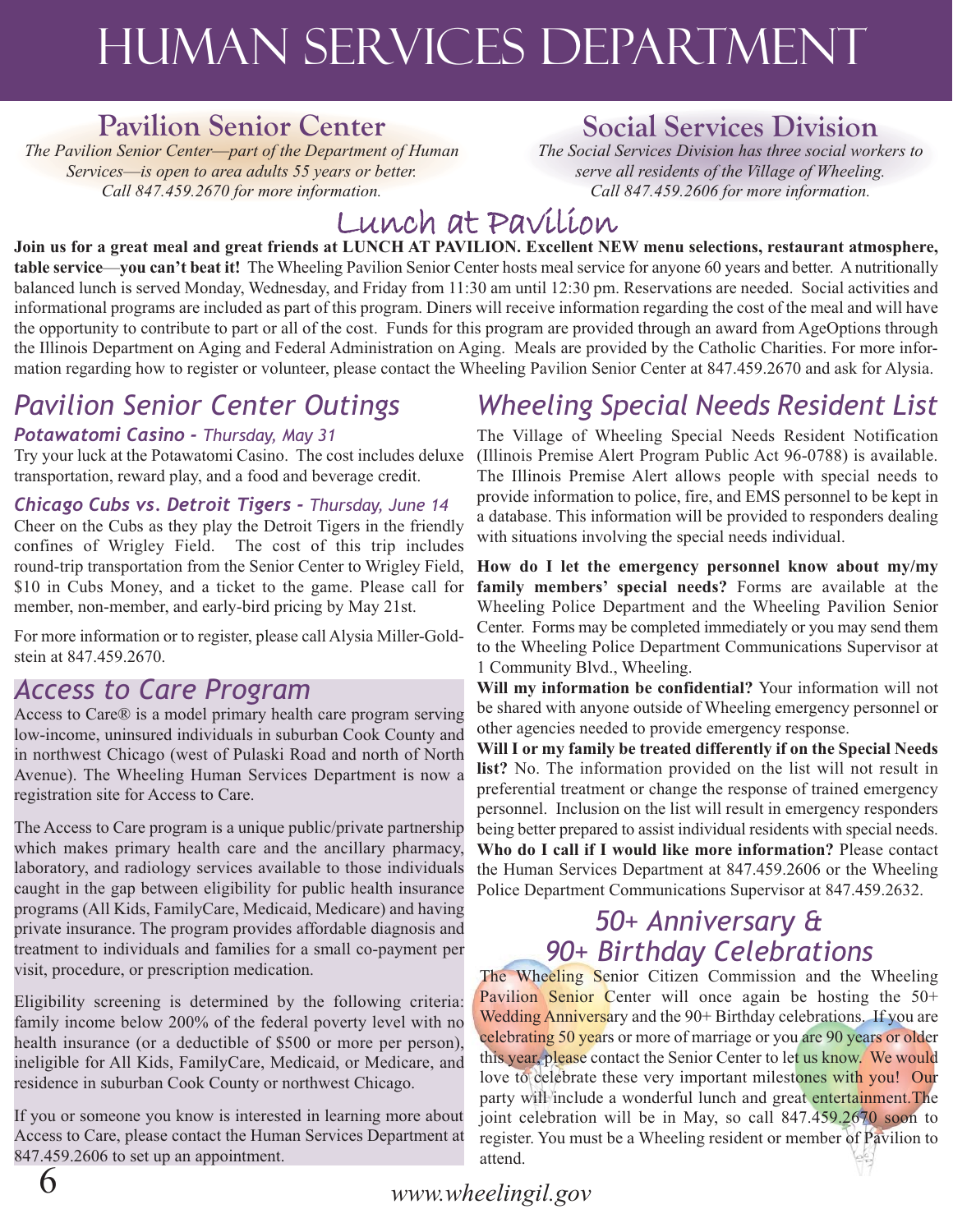# News You Can Use

## *Annual Hydrant Flushing*

The Village's Utility Division will be flushing hydrants throughout the Village during the month of May. During this time, hydrant flushing will occur between 6 am and 3 pm, weather permitting, and will continue until all portions of the water distribution system are completed. Signs will be posted while flushing is underway.

Flushing is an important preventative maintenance process and is undertaken to remove particulate matter and corrosion from the system. You may notice a slightly lower pressure and discoloration of your water throughout the duration of the program; however, the water will be completely safe to drink. You are advised to check the water color before beginning laundry to prevent any staining.

Should you have concerns regarding the flushing program, you may contact the Public Works Utility Division at 847.279.6900.

## *Emerald Ash Borer*

The Emerald Ash Borer (EAB) is a destructive, non-native insect found only in ash trees. It is a small metallic green beetle about a 1/2 inch long and 1/8 inch wide which can fly at least a 1/2 mile from the tree where it emerges. Its larvae burrow into the bark of ash trees, causing the tree to starve and eventually die. Signs that an ash tree could have EAB infestation include thinning of the tree's top canopy, sprouts from the trunk after the upper portion of the tree is deceased, or "D" shaped holes in the bark.

The Village is closely monitoring parkway ash trees for EAB. If you suspect that a parkway tree is infested, please contact Public Works at 847.279.6900. For more information, please visit the Illinois Department of Agriculture website at www.IllinoisEAB.com.

# Bicycle Safety Rodeo

*Saturday, June 16th, 10 am to 1 pm South Parking Lot behind Park District Rec. Center 333 W. Dundee Road*

## **All Ages Welcome!**

Bicycle Skills Course **B** Safety Tips for Bicyclists & Pedestrians **Proper Fitting of Bicycles & Helmets** Bicycle Registration (bring bike) **B** Giveaways Hot Dogs, Chips & Pop

*Presented by:*



## *Electronics Landfill Ban*

As of January 1, the Illinois Environmental Protection Agency prohibited the disposal of electronics in landfills. Electronic waste placed at residential curbsides or designated refuse locations will not be collected by Waste Management.

Prohibited items include but are not limited to: televisions, monitors, computers, laptops, fax machines, printers, keyboards, scanners, DVD players, MP3 players, VHS players, DVRs, digital converter boxes, mobile phones, PDAs, etc. The Solid Waste Agency of Northern Cook County (SWANCC) has contracted with Supply Chain Services (SSI) for permanent drop-off locations and one-day events for its member residents. Wheeling residents may bring acceptable electronics, at no charge, to:

**Glenview Transfer Station,** Saturdays, 9am – 11 am 1151 N. River Road (across from Maryville Academy) Closed: June 2, July 7, Sept. 8, Nov. 24, and Dec. 29 of 2012

**Mount Prospect Public Works,** Wednesdays, 10am – 12pm 1700 W. Central Road April through October only

**Hoffman Estates Village Hall,** Mondays, 10am – 12pm 1900 Hassell Road April through November only

**Winnetka Public Works,** Tues, 10am – 12pm; Thurs, 1pm – 3pm 1390 Willow Road Closed Nov. 22, 2012

### **One-Day Drop-Off:**

**Village of Wheeling Public Works** 77 W. Hintz Road Saturday, May 19, 2012 ONLY, 9am – 12pm

Residents may visit SWANCC at http://www.swancc.org/index.php /programs/electronics-recycling or call 847.724.9205 for additional information on one-day drop-off locations and other resources for appropriate disposal of electronic waste. You may also contact Public Works at 847.279.6900.

## *Water Restriction Reminder*



To better conserve water, a ban on nonessential water use takes effect on May 15th and continues through September 15th. Non-essential water use is prohibited during this time, from 12 pm to 6 pm every day. Types of non-essential water use include but are not limited to:

washing vehicles; washing / pressure-washing streets, sidewalks, parking lots, paved areas or building exteriors; using hoses for clean-up; and irrigation of lawns. For code enforcement, please contact Community Development at 847.459.2633. Thank you for conserving our resources.